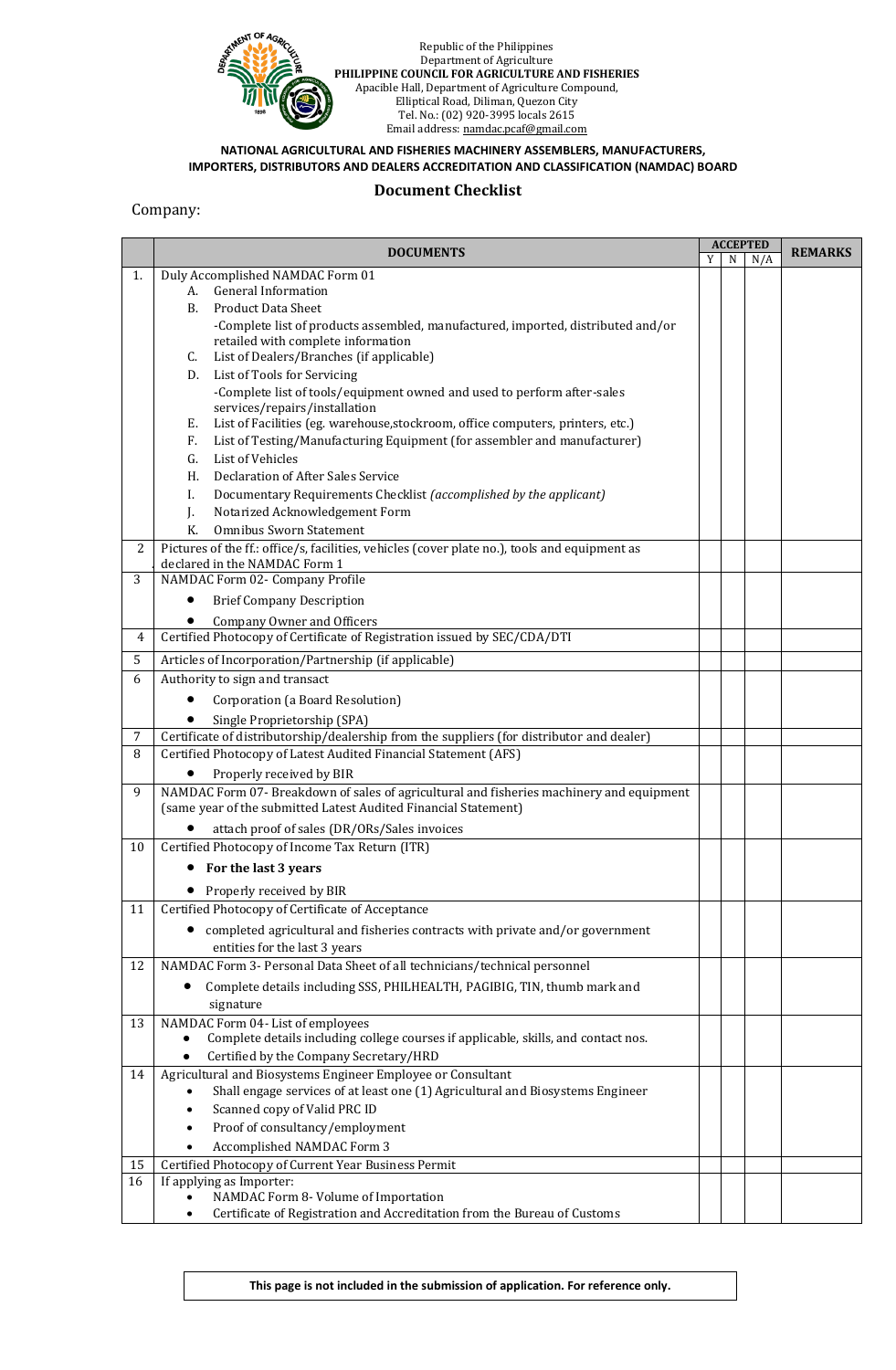

Republic of the Philippines Department of Agriculture **PHILIPPINE COUNCIL FOR AGRICULTURE AND FISHERIES** Apacible Hall, Department of Agriculture Compound, Elliptical Road, Diliman, Quezon City Tel. No.: (02) 920-3995 locals 2615 Email address: namdac.pcaf@gmail.com

**NATIONAL AGRICULTURAL AND FISHERIES MACHINERY ASSEMBLERS, MANUFACTURERS, IMPORTERS, DISTRIBUTORS AND DEALERS ACCREDITATION AND CLASSIFICATION (NAMDAC) BOARD**

### **IMPORTANT REMINDERS**

# **For submissions thru the PCAF Office:**

- 1. The listed documentary requirements shall be completely and properly filled out. Do not leave any item blank. If any item is not applicable, write "N/A".
- 2. The recommended paper size in printing NAMDAC-Forms is 8.27" x 11.69" (A4 size),. **Whole Application shall be ring-bound**.
- 3. All pages of submitted forms and documentary requirements shall be signed by the Authorized Company Representative.
- 4. The application forms submitted should be:
	- $\checkmark$  Arranged according to Form No. and Page No.
	- $\checkmark$  Fastened in a long size brown folder
- 5. Documentary requirements submitted shall be:
	- $\checkmark$  Arranged according to how it is enumerated in NAMDAC-Form-01, Page 6
	- $\checkmark$  Fastened in a separate long size brown folder
- 6. Incomplete documents submitted will not be accepted and will be immediately returned to the Applicant for completion.
- 7. Only the Authorized Company Representative is allowed to transact with the PCAF regarding the applications submitted.
- 8. Filing/submission of applications not following the proper format will not be accepted by the NAMDAC Secretariat.

## **Please check attached sample of "NAMDAC APPLICATION-FILING FORMAT"**

- 9. All NAMDAC forms are NOT for sale.
- 10. Application forms can be downloaded a[t www.pcaf.da.gov.ph,](http://www.pcaf.da.gov.ph/) the PCAF website.
- 11. For further inquiries and clarifications, please contact us thru email or thru contact numbers indicated in the header.

### **For submissions thru e-email:**

- 1. The listed documentary requirements shall be completely and properly filled out. Do not leave any item blank. If any item is not applicable, write "N/A".
- 2. Only submissions through namdac.pcaf@gmail.com shall be considered by the PCAF.
- 3. All scanned pages of submitted forms and documentary requirements shall be signed by the Authorized Company Representative.
- 4. The application forms submitted should be:
	- $\checkmark$  PDF file format (.pdf)
	- $\checkmark$  Each pdf file should only contain one (1) form; properly labeled
- 5. Documentary requirements submitted shall be:
	- $\checkmark$  Arranged according to how it is enumerated in NAMDAC-Form-01, Page 6
	- ✓ PDF file format (.pdf) for multiple-page documents; JPEG shall only be allowed for single-page documents
	- $\checkmark$  Each pdf file should only contain one (1) document; properly labeled
- 6. Incomplete documents submitted will not be accepted. The PCAF will notify (thru email) regarding lacking requirements.
- 7. Only the Authorized Company Representative is allowed to transact with the PCAF regarding the applications submitted.
- 8. Filing/submission of applications not following the proper format will not be accepted by the NAMDAC Secretariat.
- 9. The NAMDAC Secretariat may still ask for hard copies of the documents submitted. **NAMDAC APPLICATION – FILING FORMAT**